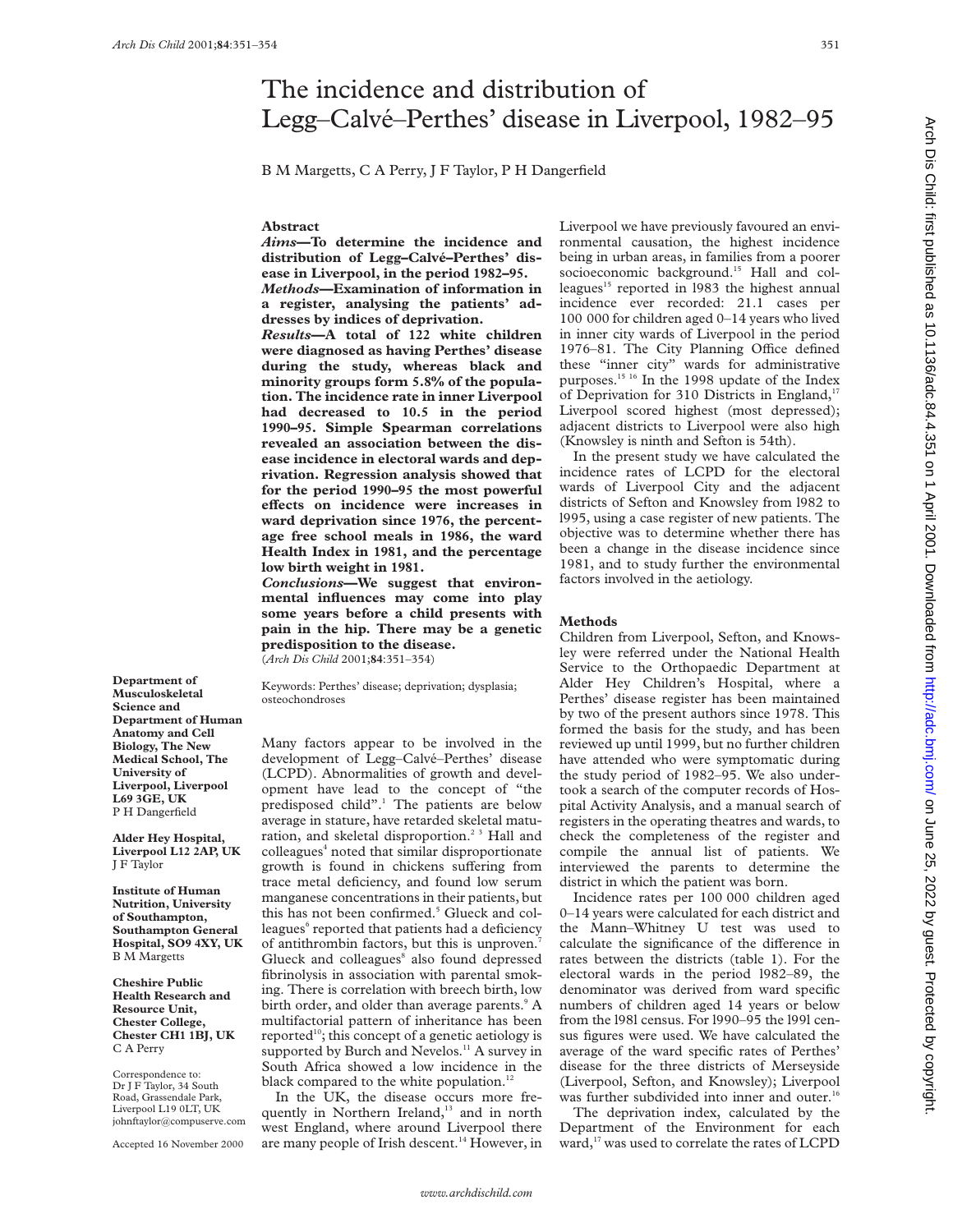*Table 1 Trends of incidence rates of LCDP per 100 000 children under 15 years by area of residence*

| Area          | Years             |                 |                       |  |  |
|---------------|-------------------|-----------------|-----------------------|--|--|
|               | $1976 - 81$       | 1982-89         | $1990 - 95$           |  |  |
| All Liverpool | $16.9(13.5-20.3)$ | $8.5(6.7-10.4)$ | $8.7(6.3-11.1)$       |  |  |
|               | 16.3              | 9.2             | 6.9                   |  |  |
| Inner city    | $21.9(16.7-27.1)$ | $8.0(5.0-10.9)$ | $10.5(7.0-14.0)$      |  |  |
|               | $21.0*$           | 9.6             | 10.6                  |  |  |
| Outer city    | $13.2(9.1-17.2)$  | $8.9(6.3-11.6)$ | $7.4(4.0-10.8)$       |  |  |
|               | 11.8              | 7.9             | 5.9                   |  |  |
| Knowsley      | 14.6+             | $14.1+$         | $11.3(6.7-15.9)$      |  |  |
|               |                   |                 | $11.1$ $\ddagger$     |  |  |
| Sefton        | $11.9+$           | $8.9 +$         | $4.4(2.4-9.9)$<br>6.0 |  |  |

Results expressed as mean (95% CI), followed by the median value.

\*Mann–Whitney U test for comparison between inner and outer Liverpool;  $p = 0.014$ .

†Crude overall rate, not based on ward specific rates.

‡ Mann–Whitney U test for comparison between Knowsley and Sefton (p = 0.02).

*Table 2 District mean deprivation indices and incidence rates of LCPD per 100 000 children under 15 years in the period 1990–95*

|                                                                | Area                          |                                |                                 |  |
|----------------------------------------------------------------|-------------------------------|--------------------------------|---------------------------------|--|
|                                                                | Liverpool                     | Knowsley                       | <b>Sefton</b>                   |  |
| Deprivation index                                              | $10.5(8.8 - 12.2)$            | $9.4(7.4-11.3)$                | $4.4(2.3-6.4)$                  |  |
| Rate of LCPD <sup>*</sup>                                      | $8.7(6.3-11.1)$<br>R(p value) | $11.3(6.7-15.9)$<br>R(p value) | $4.4(2.4-9.9)$<br>$R$ (p value) |  |
| Spearman correlation <sup>+</sup>                              | $0.23$ (p = 0.28)             | $0.45$ (p = 0.03)              | $0.11$ (p = 0.47)               |  |
| All causes death (SMR) males#                                  | 118                           | 121                            | 83                              |  |
| Low birth weight $(\%)(1997)$ <sup><math>\ddagger</math></sup> | 8.1                           | 8.5                            | 7.8                             |  |

\*Average ward specific rate.

†Correlation between deprivation index and rate of Perthes' disease.

‡The information on SMR and low birth weight is from the Public Health Common Data Set, 1998.

*Table 3 Multiple regression analysis of the factors associated with the incidence of Perthes' disease in the period 1990–95*

|                                                         | B        | $\tau$   | p value  |
|---------------------------------------------------------|----------|----------|----------|
| Change in z score for deprivation between 1976 and 1995 | 2.670    | 3.196    | 0.003    |
| Percent low birth weight in 1981                        | 3.361    | 2.706    | 0.011    |
| Percent free school meals in 1986                       | $-0.233$ | $-2.356$ | $-0.026$ |
| Health index in 1981 (z score)                          | $-2.425$ | $-2.016$ | 0.054    |

 $R^2$  44%; df (4, 28); F ratio = 5.53; p value = 0.002.

Data for ward deprivation rates were only available for Liverpool City. The table is based on 33 wards, not 78. B is the regression coefficient. The table indicates that the incidence of LCPD changes 2.67 units per unit change in z score.  $\mathbb{R}^2$  represents the percentage variation explained by the variables in the model.

> with ward deprivation (table 2). This index gives a deprivation index for each electoral ward based on unemployment (percentage economically active residents aged 16–59/64 who are unemployed), car ownership, home ownership, and overcrowding.

Table 3 presents an overall health index based on mortality (standardised mortality ratio), disablement (percentage classified as permanently sick or disabled), and delayed development (proportion of live births below 2500 g), which was used as a summary measure for health status. The information on standardised mortality ratio and low birth weight is from the Public Health Common Data Set, 1998. Multiple regression analysis was used in table 3 to calculate the significance of these factors in their association with ward rates of LCPD. For Merseyside as a whole we have used the Spearman correlation.

#### **Results**

During the 14 years of the study, 122 children in Liverpool City were diagnosed as having Perthes' disease, of which 51 were in the inner city and 71 in the outer. There were 60 patients from Knowsley and 38 from Sefton. Four patients entered in the LCPD register were excluded from the review: two had other joints involved with dysplasia and were considered to have multiple epiphyseal dysplasia; in two others, on review, the radiographs were not considered to be abnormal, transient synovitis being the diagnosis. An active search among colleagues in Liverpool leads us to believe that within the city no patients were omitted from the review. However, in Sefton and Knowsley, we have been told that an occasional patient with mild disease, possibly one or two per annum in each district, has been seen and not referred to Alder Hey. There is no reason to believe that the numbers involved in such under referral have changed over the review period. In the period 1982–89 the mean age of patients from Liverpool City was 5.8 years and 5.7 years for males and females respectively. In 1990–95 the corresponding figures were 6.3 and 6.0 years. In 1982–89 the male:female ratio was 4.2; in 1990–95 it was 5.6.

There were no children from any black or minority ethnic groups registered with LCPD, despite these groups representing 5.8% of the Liverpool population in the 1991 census. However, between 1981 and 1991 the population at risk has declined in Liverpool from 100 269 to 89 142; in Knowsley from 41 427 to 34 994; and in Sefton from 61 228 to 54 207.

The incidence of the LCPD per 100 000 for all Liverpool children aged 0–14 has decreased from 16.9 in the period 1976–81 to 8.7 in 1990–95 (table 1). There is a significant difference between the incidence in 1976–81 and incidence in the periods 1982–89 and 1990– 95, but no difference between the later two periods, as indicated by the confidence intervals for the three districts. In 1976–81 the rate in inner Liverpool was 21.0, significantly different from the rate for outer city children of 11.8. We have not found a change in the incidence rates in Knowsley and Sefton between 1976–81 and those for the periods 1982–89 and 1990–95. However in the period 1990–95 there was a significant difference in the rate of 11.1 for Knowsley and that for the more affluent district of Sefton of 6.0. We do not have adequate information for the two earlier periods to permit proper statistical analysis.

The ward maps (figs 1 and 2) show that in 1990–95 (fig 2), high incidence wards were found both near the city centre and also at the periphery. This compares with the distribution in the period  $1976-81$ ,<sup>15</sup> when higher rates were noted in the downtown area of Liverpool, adjacent to the River Mersey (fig 1).

Table 2 presents the mean deprivation index and Perthes' rate for all of Liverpool and for Sefton and Knowsley based on the most recent data. Sefton has both the lowest average deprivation index and rate of LCPD in Merseyside. For Merseyside as a whole, there was a statistically significant positive correlation between rates of deprivation and LCPD (Spearman  $r = 0.36$ ;  $p = 0.001$ ).

In 1981 nearly 7% of babies born in Liverpool were low birth weight (less than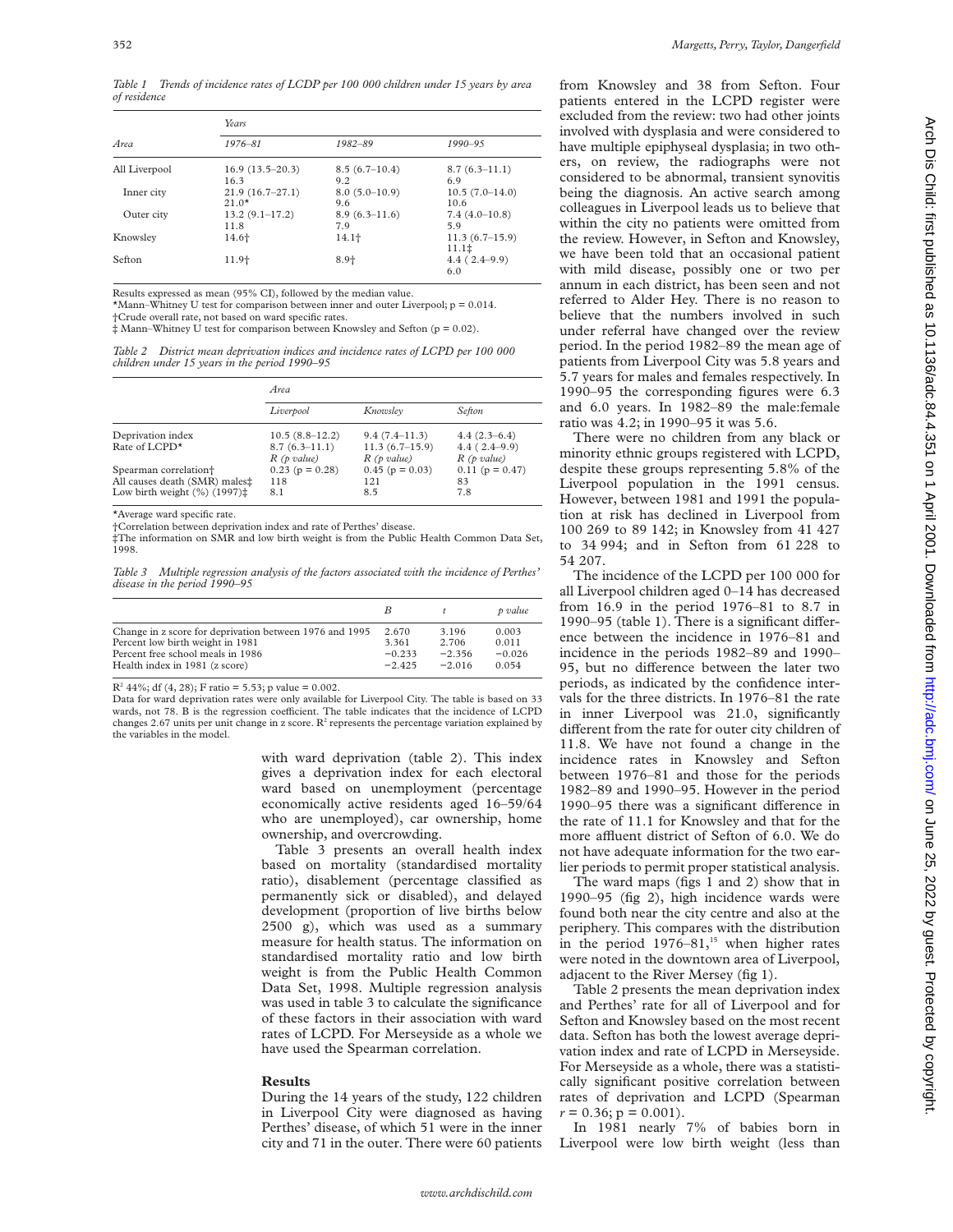

*Figure 1 Average incidence of Perthes' disease per 100 000 children aged 14 years and under, in the electoral wards of Liverpool and adjacent area of Merseyside, in the period 1976–81 (redrawn from Hall et al, with*  $permission^{15}$ ).

2500 g); the average percentage of children receiving free school meals was 50%; and the average unemployment was 27%. The 1990–95 rate for LCPD in Liverpool as a whole was statistically significantly correlated with the percentage of low birth weight babies in 1981 (Spearman  $r = 0.47$ ,  $p = 0.007$ ). The overall health index was weakly related to the LCPD rate (Spearman  $r = 0.32$ ,  $p = 0.07$ ); but neither the percentage unemployed nor the percentage of children on free school dinners were related to rates of LCPD.

Multiple regression analysis was used to summarise the effects of various measures of social deprivation and health on the ward specific rates of LCPD within Liverpool in 1990– 95. Various models were run to explore the impact of key measures of deprivation on incidence. The most robust model ( $\mathbb{R}^2$  44%; F ratio 5.5;  $p = 0.002$ ) consisted of a measure of the change in deprivation from 1976 to 1995 (LCPD rates were higher where deprivation had increased), the percentage of neonates having low birth weight in 1981 (rates of LCPD were highest where the prevalence of low birth weight was highest), the proportion of free school meals in 1986, and a low health index in the electoral ward (table 3). The 1996 ward deprivation indices and ward specific rates of low birth weight did not contribute specifically to the model.

## **Discussion**

This study has shown that the incidence rate of LCPD for children in all of Liverpool diminished after the period 1976–81. However, between 1982–89 and 1990–95 any change is not statistically significant. In the nearby districts of Sefton and Knowsley we found no statistical evidence of any decline. There is no reason to believe that the diagnostic criteria used during the present work have been more stringent than those used by Hall and colleagues, who reported on the period 1976–81.<sup>15</sup> However, we agree with Moberg and Rehnburg,<sup>18</sup> who reported an incidence of 8.5 from Sweden, and said that it should more properly be termed the "minimal incidence", as some children do not present to a physician during the active stages of the disease. While the children presenting in 1990–95 were slightly older than in 1982–90, we do not believe this had an effect on the incidence data. Although mild cases of LCPD in Sefton and Knowsley may not have been seen at Alder Hey, we do not believe that such under reporting has varied over the years.

*100 000 children aged 14 years and under, in Liverpool in the period 1990–95.*

While the population studied in the present work has disparate origins, many people have a common ancestry in Ireland, and Kealey and Cosgrove reported a high incidence of 11.6 in the north of that country.<sup>13</sup> Moreover, the present work reveals a lack of LCPD in black children, as noted previously in South Africa.<sup>12</sup> These findings point to a genetic predisposition.